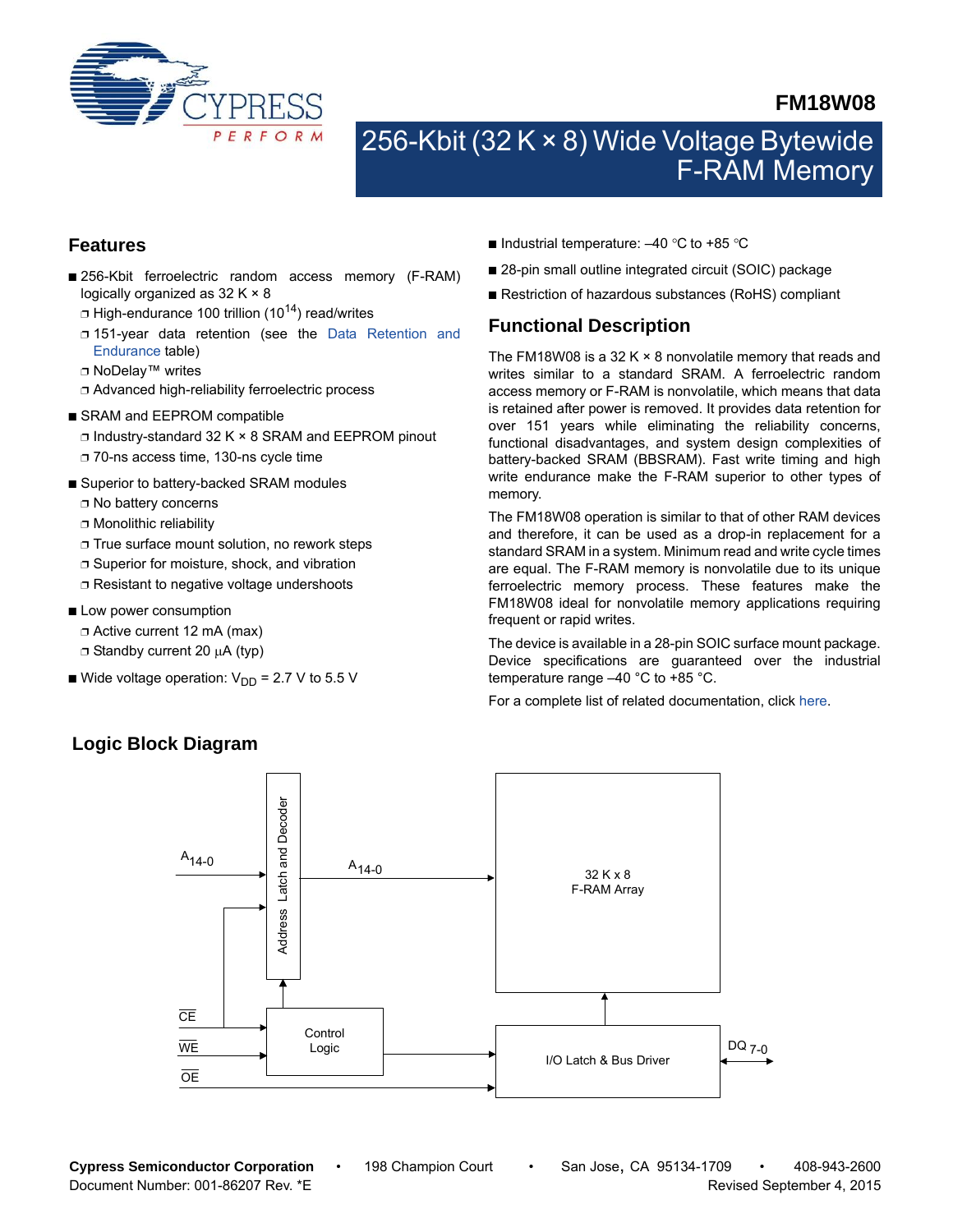

## **FM18W08**

## **Contents**

| Sales, Solutions, and Legal Information  18 |  |
|---------------------------------------------|--|
| Worldwide Sales and Design Support  18      |  |
|                                             |  |
|                                             |  |
|                                             |  |
|                                             |  |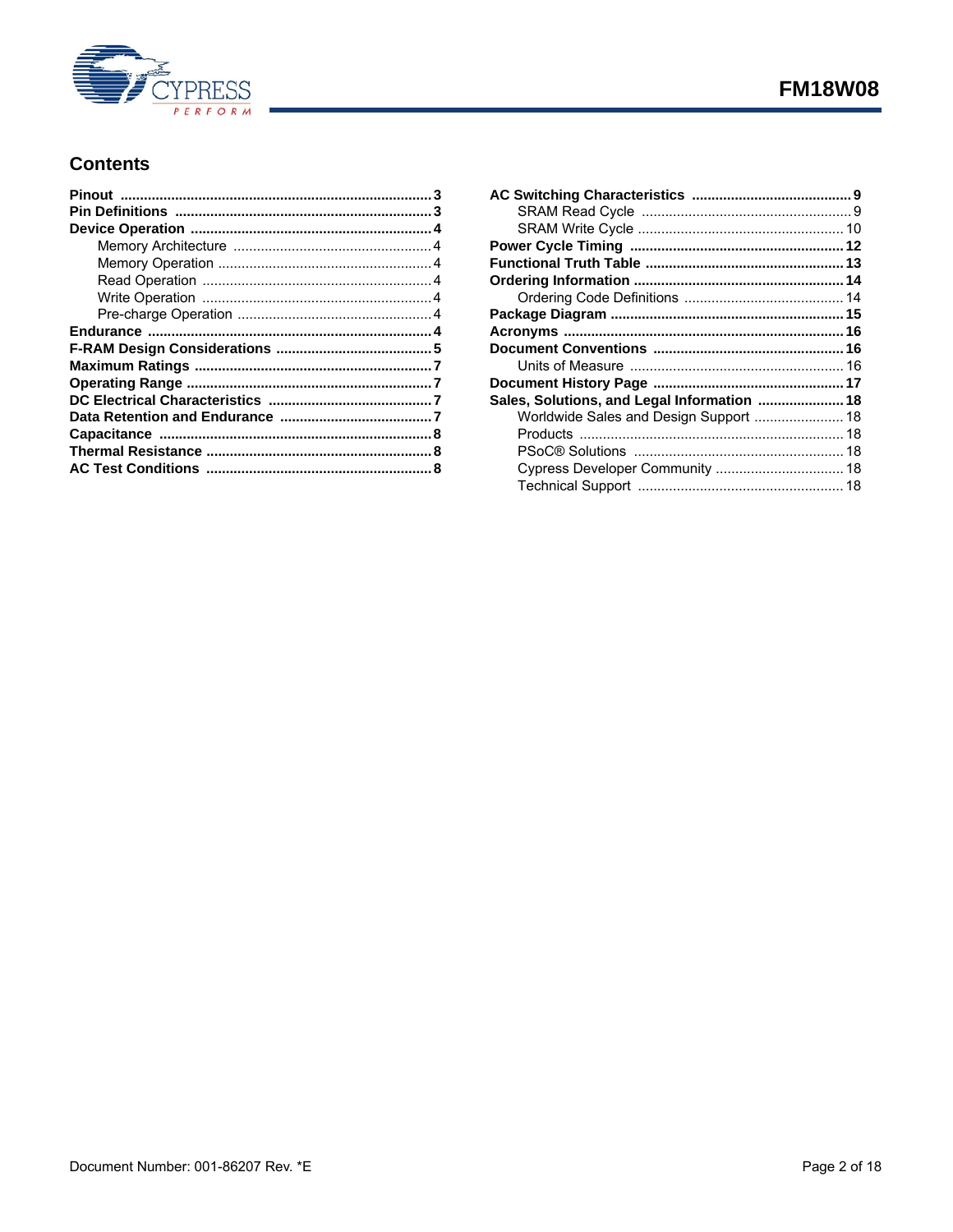

## <span id="page-2-0"></span>**Pinout**

**Figure 1. 28-pin SOIC pinout**



## <span id="page-2-1"></span>**Pin Definitions**

| <b>Pin Name</b> | I/O Type     | <b>Description</b>                                                                                                                                                                                                                    |
|-----------------|--------------|---------------------------------------------------------------------------------------------------------------------------------------------------------------------------------------------------------------------------------------|
| $A_{14} - A_0$  | Input        | Address inputs: The 15 address lines select one of 32,768 bytes in the F-RAM array.                                                                                                                                                   |
| $DQ_7-DQ_0$     | Input/Output | <b>Data I/O Lines:</b> 8-bit bidirectional data bus for accessing the F-RAM array.                                                                                                                                                    |
| <b>WE</b>       | Input        | Write Enable: A write cycle begins when WE is asserted. Asserting WE LOW causes the FM18W08 to<br>write the contents of the data bus to the address location latched by the falling edge of CE.                                       |
| $\overline{CE}$ | Input        | Chip Enable: The device is selected when CE is LOW. Asserting CE LOW causes the address to be<br>latched internally. Address changes that occur after $\overline{CE}$ goes LOW will be ignored until the next falling<br>edge occurs. |
| $\overline{OE}$ | Input        | <b>Output Enable:</b> When OE is LOW, the FM18W08 drives the data bus when the valid read data is<br>available. Deasserting OE HIGH tristates the DQ pins.                                                                            |
| $V_{SS}$        | Ground       | Ground for the device. Must be connected to the ground of the system.                                                                                                                                                                 |
| $V_{DD}$        |              | Power supply   Power supply input to the device.                                                                                                                                                                                      |
| <b>NC</b>       |              | No connect   No connect. This pin is not connected to the die.                                                                                                                                                                        |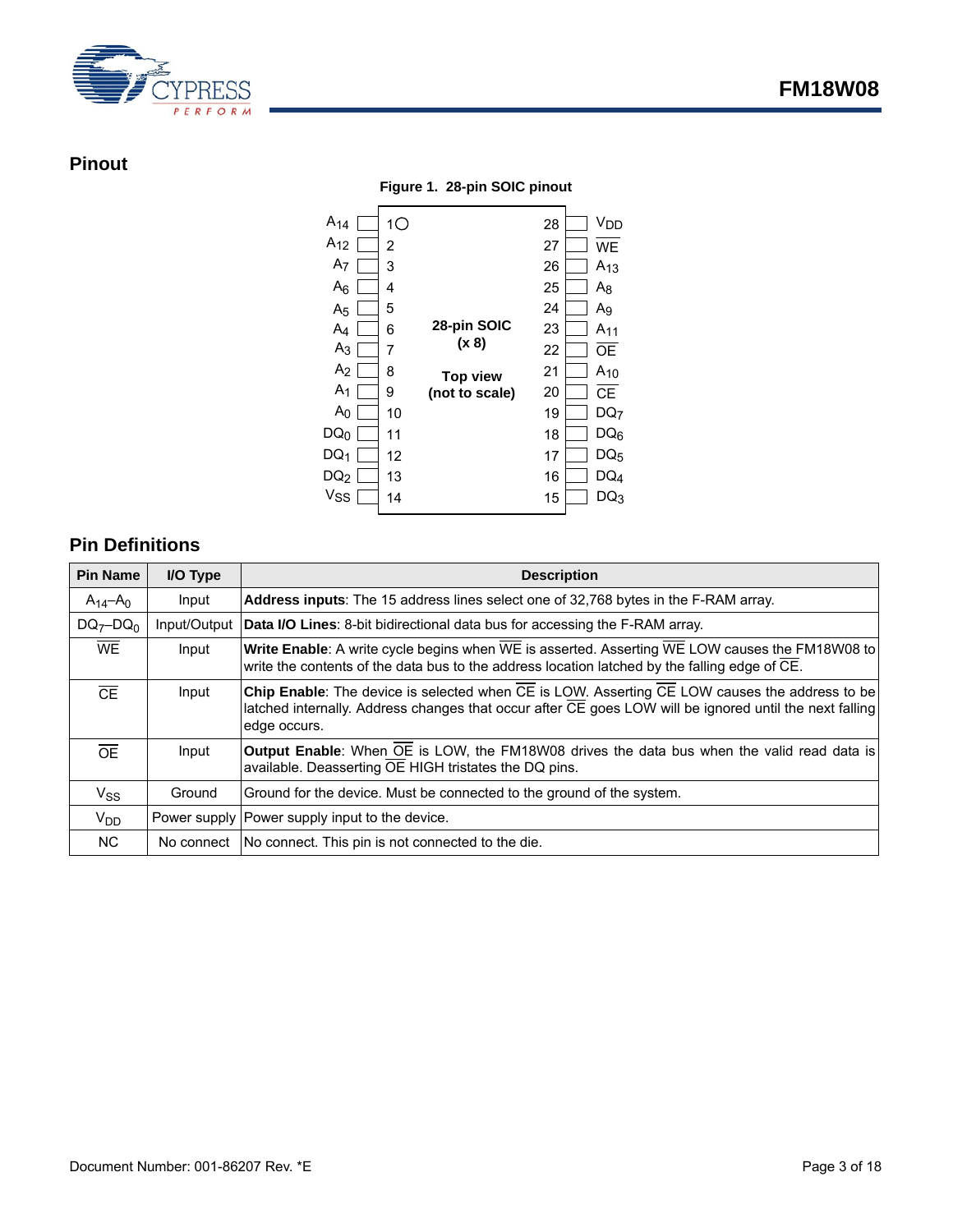

## <span id="page-3-0"></span>**Device Operation**

The FM18W08 is a bytewide F-RAM memory logically organized as 32,768 × 8 and accessed using an industry-standard parallel interface. All data written to the part is immediately nonvolatile with no delay. Functional operation of the F-RAM memory is the same as SRAM type devices, except the FM18W08 requires a falling edge of  $\overline{CE}$  to start each memory cycle. See the [Functional Truth Table on page 13](#page-12-0) for a complete description of read and write modes.

#### <span id="page-3-1"></span>**Memory Architecture**

Users access 32,768 memory locations, each with 8 data bits through a parallel interface. The complete 15-bit address specifies each of the 8,192 bytes uniquely. The F-RAM array is organized as 4092 rows of 8-bytes each. This row segmentation has no effect on operation, however the user can group data into blocks by its endurance characteristics as explained in the [Endurance](#page-3-6) section.

The cycle time is the same for read and write memory operations. This simplifies memory controller logic and timing circuits. Likewise the access time is the same for read and write memory operations. When  $\overline{\text{CE}}$  is deasserted HIGH, a pre-charge operation begins, and is required of every memory cycle. Thus unlike SRAM, the access and cycle times are not equal. Writes occur immediately at the end of the access with no delay. Unlike an EEPROM, it is not necessary to poll the device for a ready condition since writes occur at bus speed.

It is the user's responsibility to ensure that  $V_{DD}$  remains within datasheet tolerances to prevent incorrect operation. Also proper voltage level and timing relationships between  $V_{DD}$  and CE must be maintained during power-up and power-down events. See ["Power Cycle Timing" on page 12.](#page-11-1)

#### <span id="page-3-2"></span>**Memory Operation**

The FM18W08 is designed to operate in a manner similar to other bytewide memory products. For users familiar with BBSRAM, the performance is comparable but the bytewide interface operates in a slightly different manner as described below. For users familiar with EEPROM, the differences result from the higher write performance of F-RAM technology including NoDelay writes and much higher write endurance.

#### <span id="page-3-3"></span>**Read Operation**

A read operation begins on the falling edge of  $\overline{CE}$ . At this time, the address bits are latched and a memory cycle is initiated. Once started, a full memory cycle must be completed internally even if CE goes inactive. Data becomes available on the bus after the access time is met.

After the address has been latched, the address value may be changed upon satisfying the hold time parameter. Unlike an SRAM, changing address values will have no effect on the memory operation after the address is latched.

The FM18W08 will drive the data bus when  $\overline{OE}$  is asserted LOW and the memory access time is met. If  $\overline{OE}$  is asserted after the memory access time is met, the data bus will be driven with valid data. If  $\overline{OE}$  is asserted before completing the memory access, the data bus will not be driven until valid data is available. This feature minimizes supply current in the system by eliminating transients caused by invalid data being driven to the bus. When OE is deasserted HIGH, the data bus will remain in a HI-Z state.

#### <span id="page-3-4"></span>**Write Operation**

In the FM18W08, writes occur in the same interval as reads. The FM18W08 supports both CE and WE controlled write cycles. In both cases, the address is latched on the falling edge of CE.

In a  $\overline{CE}$ -controlled write, the  $\overline{WE}$  signal is asserted before beginning the memory cycle. That is,  $\overline{WE}$  is LOW when the device is activated with the chip enable. In this case, the device begins the memory cycle as a write. The FM18W08 will not drive the data bus regardless of the state of OE.

In a  $\overline{\text{WE}}$ -controlled write, the memory cycle begins on the falling edge of  $\overline{CE}$ . The  $\overline{WE}$  signal falls after the falling edge of  $\overline{CE}$ . Therefore, the memory cycle begins as a read. The data bus will be driven according to the state of  $\overline{OE}$  until  $\overline{WE}$  falls. The  $\overline{CE}$  and WE controlled write timing cases are shown in the [page 12.](#page-11-2)

Write access to the array begins asynchronously after the memory cycle is initiated. The write access terminates on the rising edge of  $\overline{WE}$  or  $\overline{CE}$ , whichever comes first. A valid write operation requires the user to meet the access time specification before deasserting  $\overline{WE}$  or  $\overline{CE}$ . The data setup time indicates the interval during which data cannot change before the end of the write access.

Unlike other nonvolatile memory technologies, there is no write delay with F-RAM. Because the read and write access times of the underlying memory are the same, the user experiences no delay through the bus. The entire memory operation occurs in a single bus cycle. Therefore, any operation including read or write can occur immediately following a write. Data polling, a technique used with EEPROMs to determine if a write is complete, is unnecessary.

#### <span id="page-3-5"></span>**Pre-charge Operation**

The pre-charge operation is an internal condition in which the memory state is prepared for a new access. All memory cycles consist of a memory access and a pre-charge. Pre-charge is user-initiated by driving the CE signal HIGH. It must remain HIGH for at least the minimum pre-charge time,  $t_{PC}$ .

The user determines the beginning of this operation since a pre-charge will not begin until CE rises. However, the device has a maximum CE LOW time specification that must be satisfied.

#### <span id="page-3-6"></span>**Endurance**

Internally, a F-RAM operates with a read and restore mechanism. Therefore, each read and write cycle involves a change of state. The memory architecture is based on an array of rows and columns. Each read or write access causes an endurance cycle for an entire row. In the FM18W08, a row is 64 bits wide. Every 8-byte boundary marks the beginning of a new row. Endurance can be optimized by ensuring frequently accessed data is located in different rows. Regardless, F-RAM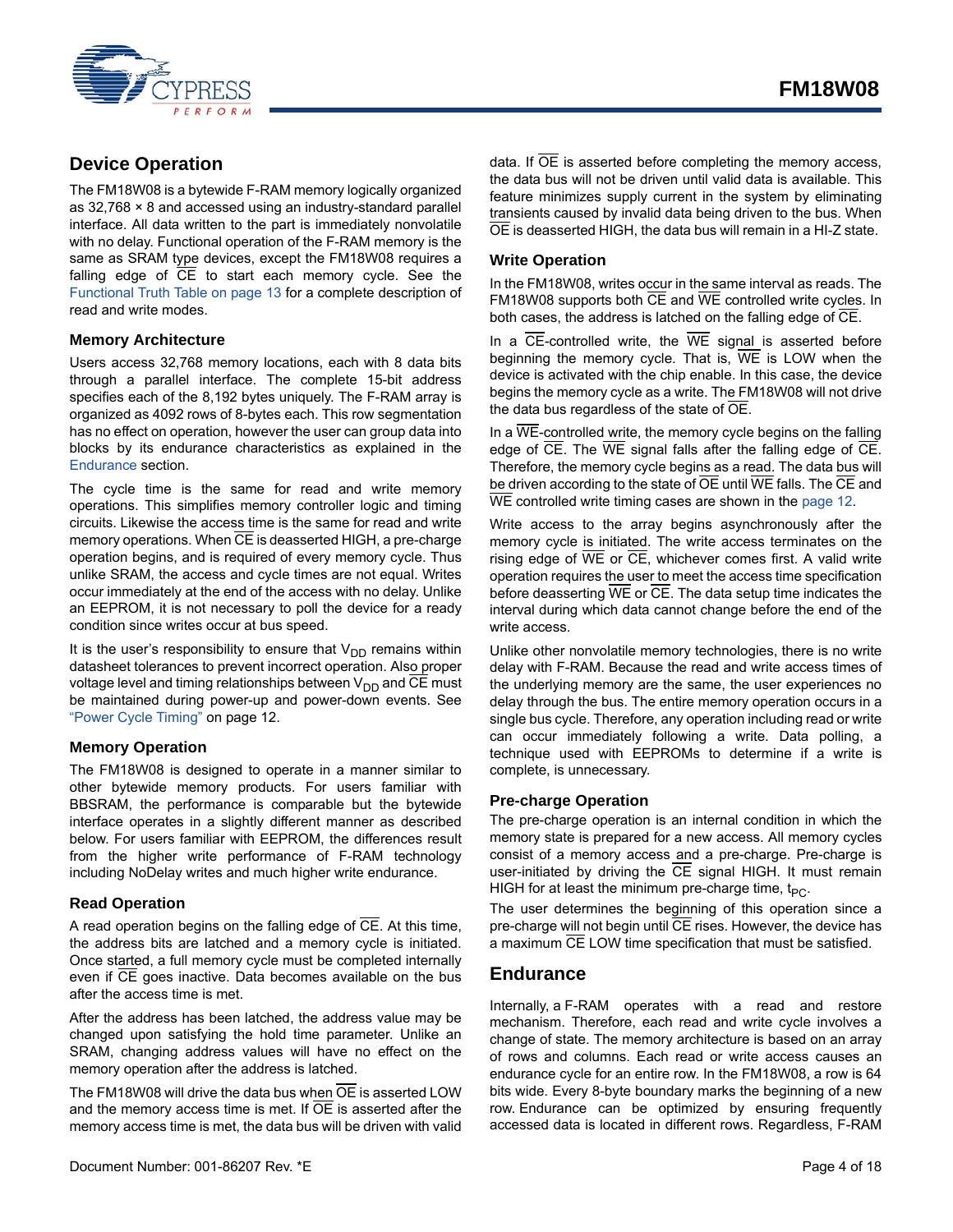

offers substantially higher write endurance than other nonvolatile memories. The rated endurance limit of  $10^{14}$  cycles will allow 150,000 accesses per second to the same row for over 20 years.

## <span id="page-4-0"></span>**F-RAM Design Considerations**

When designing with F-RAM for the first time, users of SRAM will recognize a few minor differences. First, bytewide F-RAM memories latch each address on the falling edge of chip enable. This allows the address bus to change after starting the memory access. Since every access latches the memory address on the falling edge of  $\overline{CE}$ , users cannot ground it as they might with SRAM.

Users who are modifying existing designs to use F-RAM should examine the memory controller for timing compatibility of address and control pins. Each memory access must be qualified with a LOW transition of CE. In many cases, this is the only change required. An example of the signal relationships is shown in [Figure 2](#page-4-2) below. Also shown is a common SRAM signal relationship that will not work for the FM18W08.

The reason for  $\overline{\text{CE}}$  to strobe for each address is twofold: it latches the new address and creates the necessary pre-charge period while CE is HIGH.



<span id="page-4-2"></span>

A second design consideration relates to the level of  $V_{DD}$  during operation. Battery-backed SRAMs are forced to monitor  $V_{DD}$  in order to switch to battery backup. They typically block user access below a certain  $V_{DD}$  level in order to prevent loading the battery with current demand from an active SRAM. The user can be abruptly cut off from access to the nonvolatile memory in a power down situation with no warning or indication.

F-RAM memories do not need this system overhead. The memory will not block access at any V<sub>DD</sub> level that complies with the specified operating range. The user should take measures to prevent the processor from accessing memory when  $V_{DD}$  is out-of-tolerance. The common design practice of holding a processor in reset during power-down may be sufficient. It is recommended that chip enable is pulled HIGH and allowed to track V<sub>DD</sub> during power-up and power-down cycles. It is the user's responsibility to ensure that chip enable is HIGH to prevent accesses below  $V_{DD}$  min. (2.7 V).

[Figure 3](#page-4-1) shows a pull-up resistor on  $\overline{\text{CE}}$ , which will keep the pin HIGH during power cycles, assuming the MCU / MPU pin tristates during the reset condition. The pull-up resistor value should be chosen to ensure the  $\overline{CE}$  pin tracks  $V_{DD}$  to a high enough value, so that the current drawn when CE is LOW is not an issue.

#### <span id="page-4-1"></span>**Figure 3. Use of Pull-up Resistor on CE**

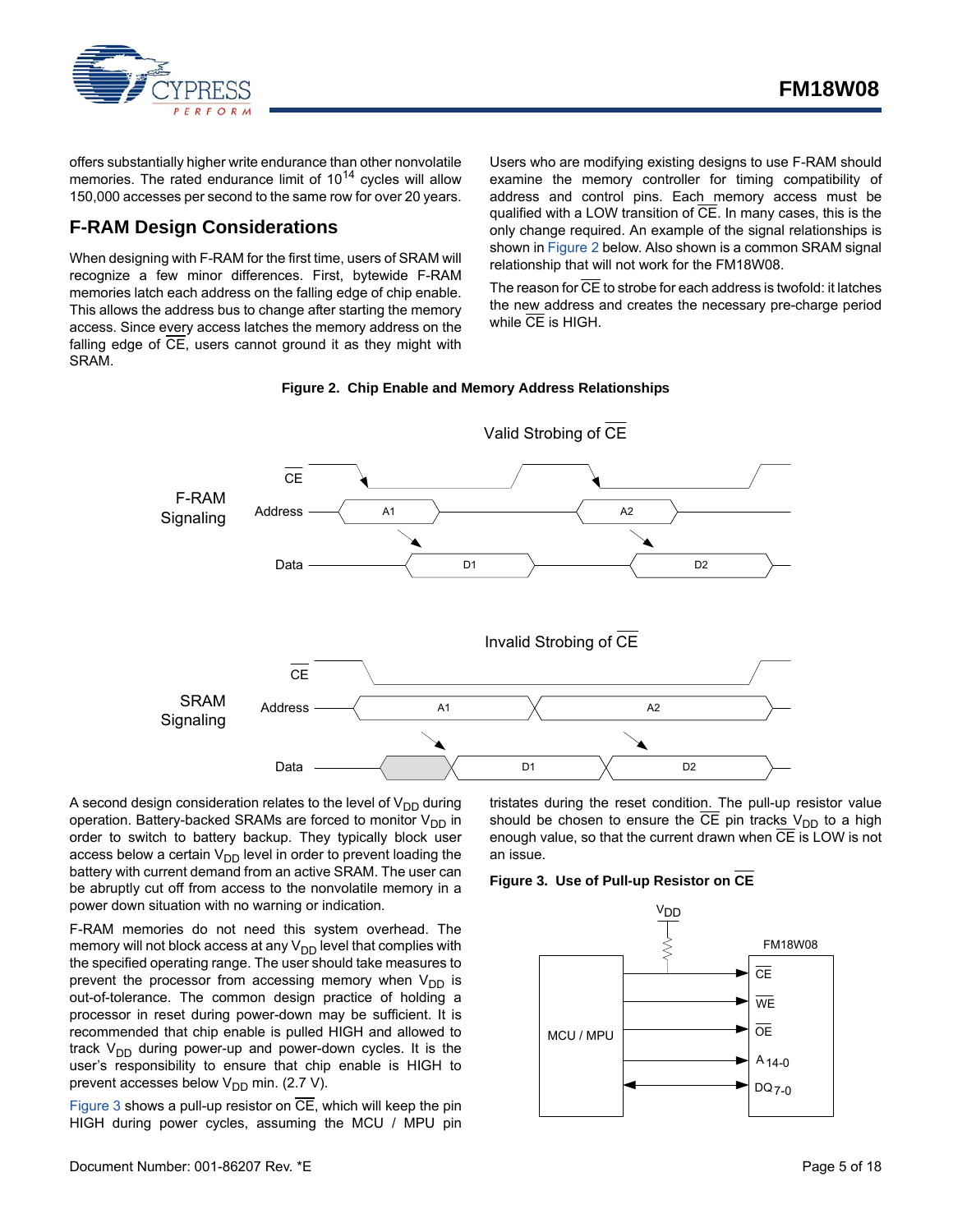

Note that if  $\overline{\text{CE}}$  is tied to ground, the user must be sure  $\overline{\text{WE}}$  is not LOW at power-up or power-down events. If the chip is enabled and WE is LOW during power cycles, data will be corrupted. [Figure 4](#page-5-0) shows a pull-up resistor on WE, which will keep the pin HIGH during power cycles, assuming the MCU / MPU pin tristates during the reset condition. The pull-up resistor value should be chosen to ensure the WE pin trac<u>ks V<sub>DD</sub></u> to a high enough value, so that the current drawn when WE is LOW is not an issue.

<span id="page-5-0"></span>

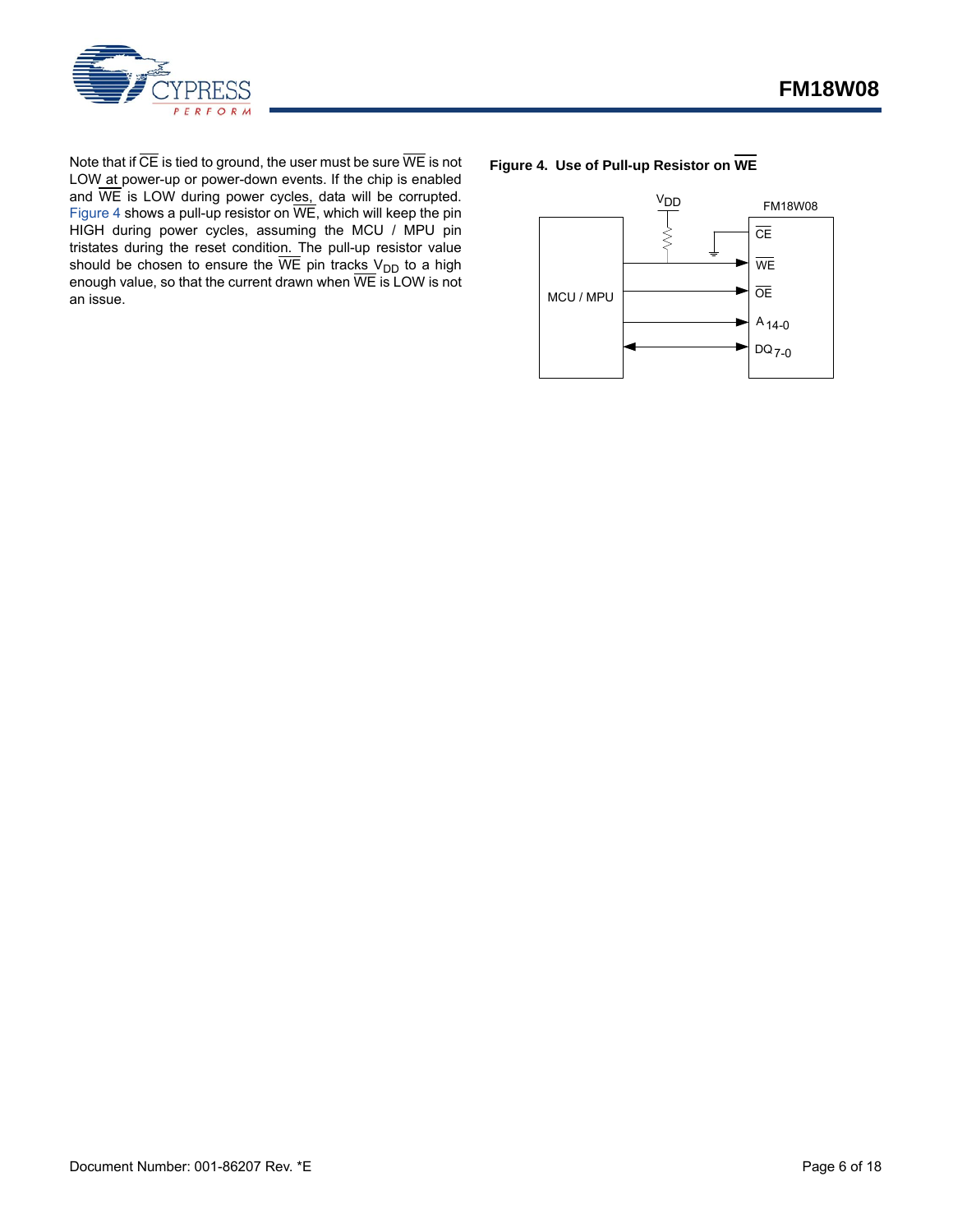

## <span id="page-6-1"></span>**Maximum Ratings**

Exceeding maximum ratings may shorten the useful life of the device. These user guidelines are not tested.

| Maximum accumulated storage time                                                         |
|------------------------------------------------------------------------------------------|
| Ambient temperature                                                                      |
| Supply voltage on $V_{DD}$ relative to $V_{SS}$ -1.0 V to +7.0 V                         |
| Voltage applied to outputs                                                               |
| Input voltage  -1.0 V to + 7.0 V and $V_{IN}$ < $V_{DD}$ + 1.0 V                         |
| Transient voltage (< 20 ns) on<br>any pin to ground potential -2.0 V to $V_{CC}$ + 2.0 V |

## <span id="page-6-3"></span>**DC Electrical Characteristics**

## Over the [Operating Range](#page-6-2)

| Package power dissipation                                                |
|--------------------------------------------------------------------------|
| Surface mount Pb soldering                                               |
| DC output current (1 output at a time, 1s duration)  15 mA               |
| Static discharge voltage<br>Human Body Model (AEC-Q100-002 Rev. E)  4 kV |
| Charged Device Model (AEC-Q100-011 Rev. B)  1.25 kV                      |
| Machine Model (AEC-Q100-003 Rev. E)  300 V                               |
|                                                                          |

## <span id="page-6-2"></span>**Operating Range**

| Range      | <b>Ambient Temperature (T<sub>A</sub>)</b> | חח             |
|------------|--------------------------------------------|----------------|
| Industrial | $-40$ °C to +85 °C                         | 2.7 V to 5.5 V |

| <b>Parameter</b>       | <b>Description</b>             | <b>Test Conditions</b>                                                                                                                             | <b>Min</b>          | Typ $^{[1]}$ | <b>Max</b>          | <b>Unit</b> |
|------------------------|--------------------------------|----------------------------------------------------------------------------------------------------------------------------------------------------|---------------------|--------------|---------------------|-------------|
| V <sub>DD</sub>        | Power supply voltage           |                                                                                                                                                    | 2.7                 | 3.3          | 5.5                 | $\vee$      |
| <b>I</b> <sub>DD</sub> | V <sub>DD</sub> supply current | $V_{DD}$ = 5.5 V, CE cycling at min. cycle time. All<br>inputs toggling at CMOS levels<br>$(0.2 V or VDD - 0.2 V)$ , all DQ pins unloaded.         |                     |              | 12                  | mA          |
| $I_{SB}$               | Standby current                | $V_{DD}$ = 5.5 V, $\overline{CE}$ at V <sub>IH</sub> , All other pins are static<br>and at CMOS levels $(0.2 \text{ V or V}_{DD} - 0.2 \text{ V})$ |                     | 20           | 50                  | μA          |
| $I_{LI}$               | Input leakage current          | $V_{IN}$ between $V_{DD}$ and $V_{SS}$                                                                                                             |                     |              | ±1                  | μA          |
| $I_{LO}$               | Output leakage current         | $V_{\text{OUT}}$ between $V_{\text{DD}}$ and $V_{\text{SS}}$                                                                                       |                     |              | $+1$                | μA          |
| V <sub>IH</sub>        | Input HIGH voltage             |                                                                                                                                                    | $0.7 \times V_{DD}$ |              | $V_{DD}$ + 0.3      | V           |
| $V_{IL}$               | Input LOW voltage              |                                                                                                                                                    | $-0.3$              |              | $0.3 \times V_{DD}$ | $\vee$      |
| V <sub>OH1</sub>       | Output HIGH voltage            | $I_{OH}$ = -1.0 mA, $V_{DD}$ > 2.7 V                                                                                                               | 2.4                 |              |                     | $\vee$      |
| V <sub>OH2</sub>       | Output HIGH voltage            | $IOH = -100 \mu A$                                                                                                                                 | $V_{DD} - 0.2$      |              |                     | V           |
| $V_{OL1}$              | Output LOW voltage             | $I_{OL}$ = 2 mA, $V_{DD}$ > 2.7 V                                                                                                                  |                     |              | 0.4                 | $\vee$      |
| V <sub>OL2</sub>       | Output LOW voltage             | $I_{OL}$ = 150 µA                                                                                                                                  |                     |              | 0.2                 | V           |

## <span id="page-6-0"></span>**Data Retention and Endurance**

| <b>Parameter</b> | <b>Description</b> | <b>Test condition</b>      | Min       | <b>Max</b>               | Unit     |
|------------------|--------------------|----------------------------|-----------|--------------------------|----------|
| ס י F            | Data retention     | At +85 $\degree$ C         | 10        | $\overline{\phantom{m}}$ | Years    |
|                  |                    | At +75 $\degree$ C         | 38        | $\overline{\phantom{0}}$ |          |
|                  |                    | At +65 $\degree$ C         | 151       |                          |          |
| $N_{\rm C}$      | <b>Endurance</b>   | Over operating temperature | $10^{14}$ | $\overline{\phantom{0}}$ | Cycles I |

<span id="page-6-4"></span>**Note**<br>1. Typical values are at 25 °C, V<sub>DD</sub> = V<sub>DD</sub> (typ). Not 100% tested.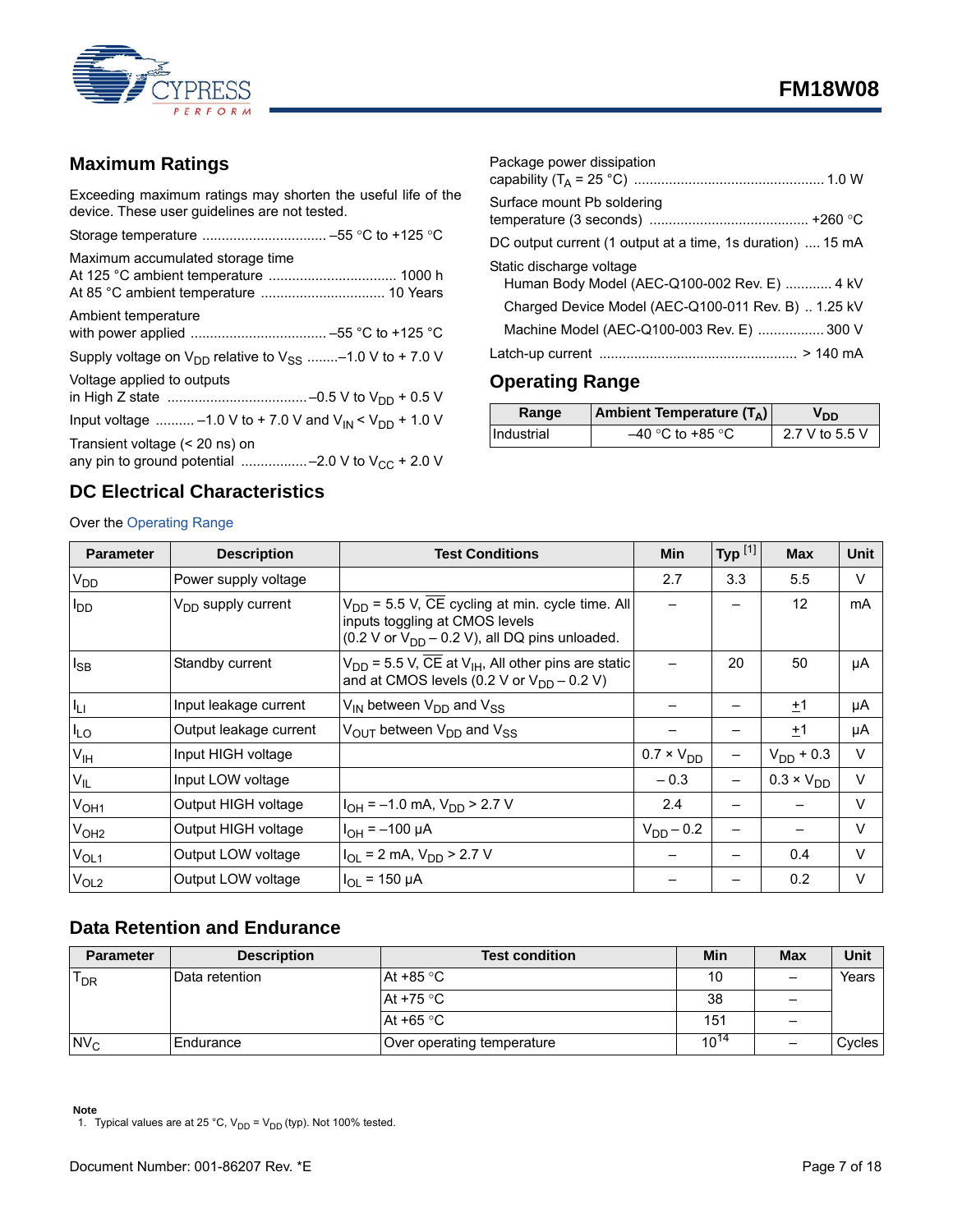

## <span id="page-7-0"></span>**Capacitance**

| <b>Parameter</b> | <b>Description</b>             | <b>Test Conditions</b>                              | <b>Max</b> | Unit |
|------------------|--------------------------------|-----------------------------------------------------|------------|------|
| $C_{1/O}$        | (Input/Output capacitance (DQ) | $T_A$ = 25 °C, f = 1 MHz, $V_{DD}$ = $V_{DD}$ (Typ) |            | рF   |
| $C_{IN}$         | Input capacitance              |                                                     |            | рF   |

## <span id="page-7-1"></span>**Thermal Resistance**

| <b>Parameter</b>     | <b>Description</b>                          | <b>Test Conditions</b>                                                                             | 28-pin SOIC | Unit          |
|----------------------|---------------------------------------------|----------------------------------------------------------------------------------------------------|-------------|---------------|
| $\Theta_{JA}$        | Thermal resistance<br>(junction to ambient) | Test conditions follow standard test methods<br>for<br>thermall<br>procedures<br>measuring<br>land | 58          | $\degree$ C/W |
| $\Theta_{\text{JC}}$ | Thermal resistance<br>(junction to case)    | Impedance, in accordance with EIA/JESD51.                                                          | 26          | $\degree$ C/W |

## <span id="page-7-2"></span>**AC Test Conditions**

#### **Figure 5. AC Test Loads**

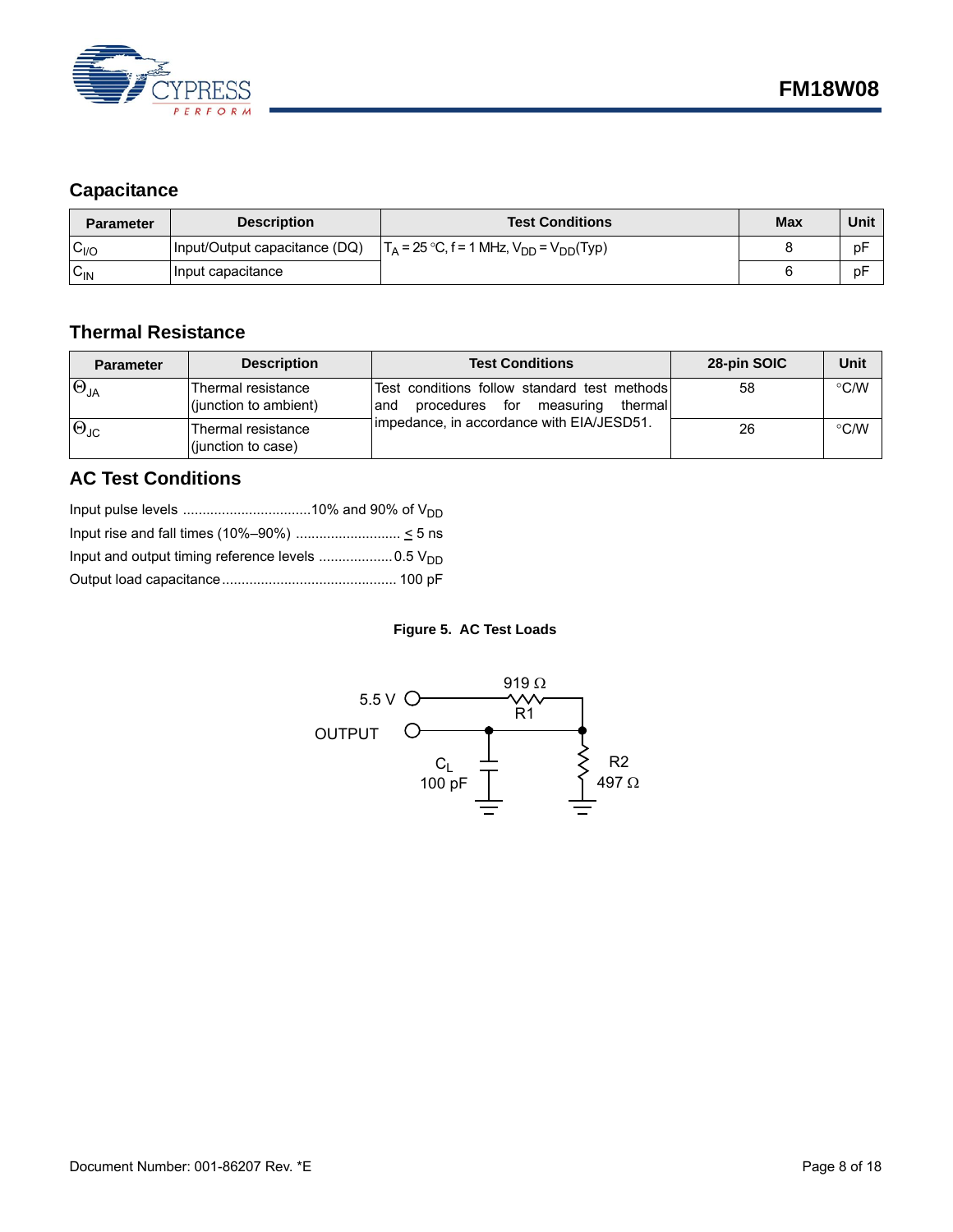

## <span id="page-8-0"></span>**AC Switching Characteristics**

#### Over the [Operating Range](#page-6-2)

<span id="page-8-1"></span>

| Parameters <sup>[2]</sup>          |                      |                                   | $V_{DD}$ = 2.7 V to 3.0 V |            | $V_{DD}$ = 3.0 V to 5.5 V |            |             |
|------------------------------------|----------------------|-----------------------------------|---------------------------|------------|---------------------------|------------|-------------|
| <b>Cypress</b><br><b>Parameter</b> | <b>Alt Parameter</b> | <b>Description</b>                | Min                       | <b>Max</b> | <b>Min</b>                | <b>Max</b> | <b>Unit</b> |
| <b>SRAM Read Cycle</b>             |                      |                                   |                           |            |                           |            |             |
| $t_{CE}$                           | $t_{ACE}$            | Chip enable access time           |                           | 80         |                           | 70         | ns          |
| $t_{CA}$                           | -                    | Chip enable active time           | 80                        |            | 70                        |            | ns          |
| $t_{RC}$                           | -                    | Read cycle time                   | 145                       |            | 130                       |            | ns          |
| $t_{PC}$                           |                      | Pre-charge time                   | 65                        |            | 60                        |            | ns          |
| $t_{AS}$                           | $t_{SA}$             | Address setup time                | 0                         |            | $\Omega$                  |            | ns          |
| $t_{AH}$                           | $t_{HA}$             | Address hold time                 | 15                        |            | 15                        |            | ns          |
| $t_{OE}$                           | $t_{\text{DOE}}$     | Output enable access time         |                           | 15         |                           | 12         | ns          |
| $t_{HZ}^{[3, 4]}$                  | <sup>t</sup> HZCE    | Chip Enable to output HI-Z        |                           | 15         |                           | 15         | ns          |
| $t_{\text{OHZ}}^{[3, 4]}$          | <sup>t</sup> HZOE    | Output enable HIGH to output HI-Z |                           | 15         |                           | 15         | ns          |

**Notes**

<span id="page-8-2"></span><sup>2.</sup> Test conditions assume a signal transition time of 5 ns or less, timing reference levels of 0.5 × V<sub>DD</sub>, input pulse levels of 10% and 90% of V<sub>DD</sub>, output loading of the specified  $I_{OL}/I_{OH}$  and load capacitance shown in [AC Test Conditions on page 8.](#page-7-2)

<span id="page-8-3"></span><sup>3.</sup> t<sub>HZ</sub> and t<sub>OHZ</sub> are specified with a load capacitance of 5 pF. Transition is measured when the outputs enter a high impedance state.<br>4. This parameter is characterized but not 100% tested.

<span id="page-8-4"></span>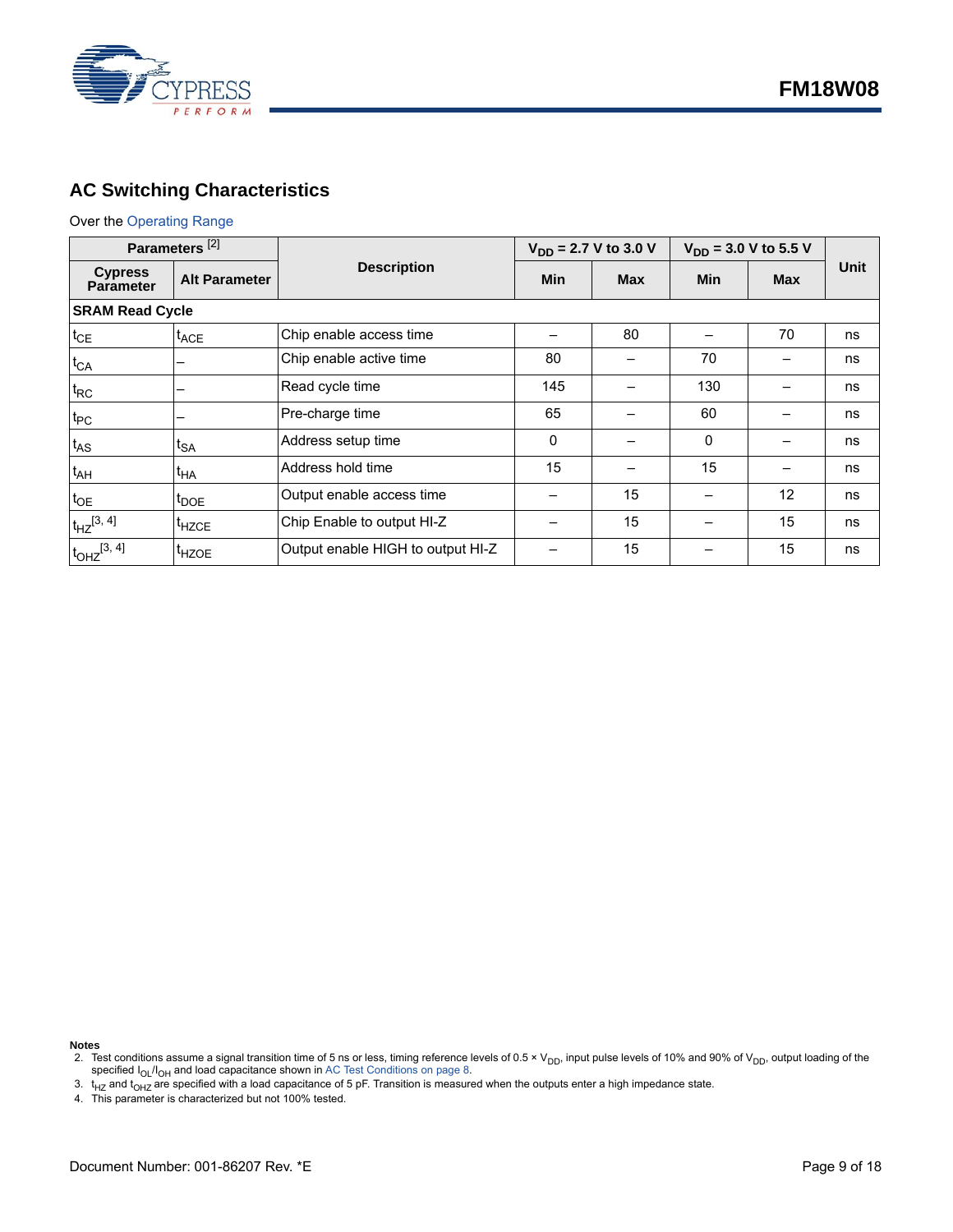

## **AC Switching Characteristics (continued)**

#### Over the Operating Range

<span id="page-9-0"></span>

| Parameters <sup>[2]</sup>          |                             |                                    | $V_{DD}$ = 2.7 V to 3.0 V |            | $V_{DD}$ = 3.0 V to 5.5 V |            |      |
|------------------------------------|-----------------------------|------------------------------------|---------------------------|------------|---------------------------|------------|------|
| <b>Cypress</b><br><b>Parameter</b> | <b>Alt Parameter</b>        | <b>Description</b>                 | <b>Min</b>                | <b>Max</b> | <b>Min</b>                | <b>Max</b> | Unit |
| <b>SRAM Write Cycle</b>            |                             |                                    |                           |            |                           |            |      |
| $t_{WC}$                           | $t_{\text{WC}}$             | Write cycle time                   | 145                       |            | 130                       |            | ns   |
| $t_{CA}$                           |                             | Chip enable active time            | 80                        |            | 70                        |            | ns   |
| $t_{\text{CW}}$                    | $t_{\sf SCE}$               | Chip enable to write enable HIGH   | 80                        |            | 70                        |            | ns   |
| $t_{PC}$                           |                             | Pre-charge time                    | 65                        |            | 60                        |            | ns   |
| t <sub>WP</sub>                    | <sup>t</sup> <sub>PWE</sub> | Write enable pulse width           | 50                        |            | 40                        |            | ns   |
| $t_{AS}$                           | t <sub>SA</sub>             | Address setup time                 | $\Omega$                  |            | 0                         |            | ns   |
| $t_{AH}$                           | t <sub>НА</sub>             | Address hold time                  | 15                        |            | 15                        |            | ns   |
| $t_{DS}$                           | t <sub>SD</sub>             | Data input setup time              | 40                        |            | 30                        |            | ns   |
| $t_{DH}$                           | t <sub>HD</sub>             | Data input hold time               | $\Omega$                  |            | $\Omega$                  |            | ns   |
| $t_{\text{WZ}}{}^{[5,\;6]}$        | <sup>t</sup> HZWE           | Write enable LOW to output HI-Z    | -                         | 15         |                           | 15         | ns   |
| $t_{WX}$ [6]                       | —                           | Write enable HIGH to output driven | 10                        |            | 10                        |            | ns   |
| $t_{HZ}$ [5]                       | —                           | Chip enable to output HI-Z         |                           | 15         |                           | 15         | ns   |
| $t_{WS}$ <sup>[7]</sup>            | —                           | Write enable to CE LOW setup time  | 0                         |            | 0                         |            | ns   |
| $\text{t}_{WH}$ <sup>[7]</sup>     | -                           | Write enable to CE HIGH hold time  | $\Omega$                  |            | 0                         |            | ns   |

**Notes**

- <span id="page-9-2"></span>
- <span id="page-9-3"></span>7. The relationship between CE and WE determines if a CE or WE controlled write occurs.

<span id="page-9-1"></span><sup>5.</sup> t<sub>WZ</sub> and t<sub>HZ</sub> is specified with a load capacitance of 5 pF. Transition is measured when the outputs enter a high impedance state.<br>6. This parameter is characterized but not 100% tested.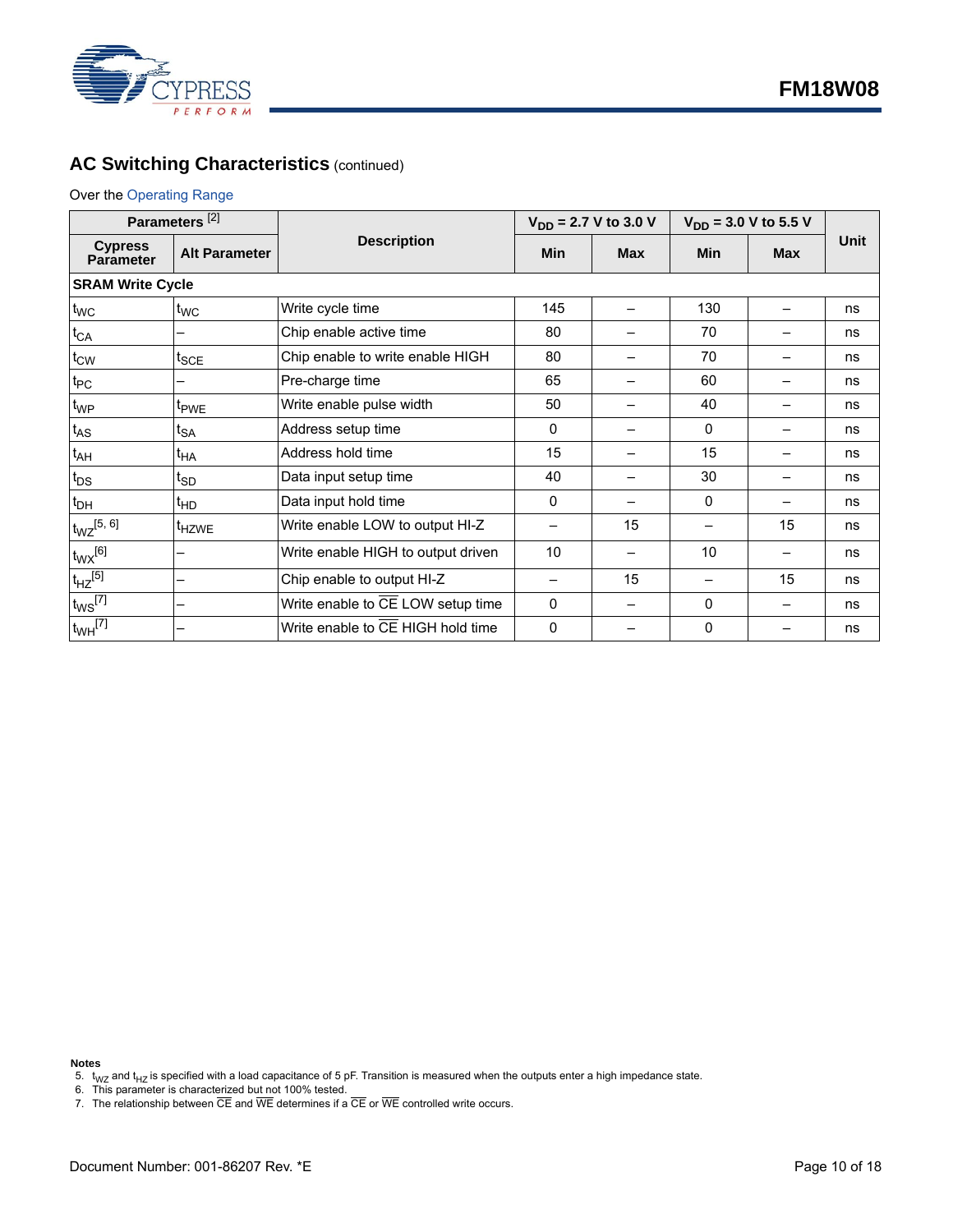



**Figure 7. Write Cycle Timing 1 (CE Controlled)**

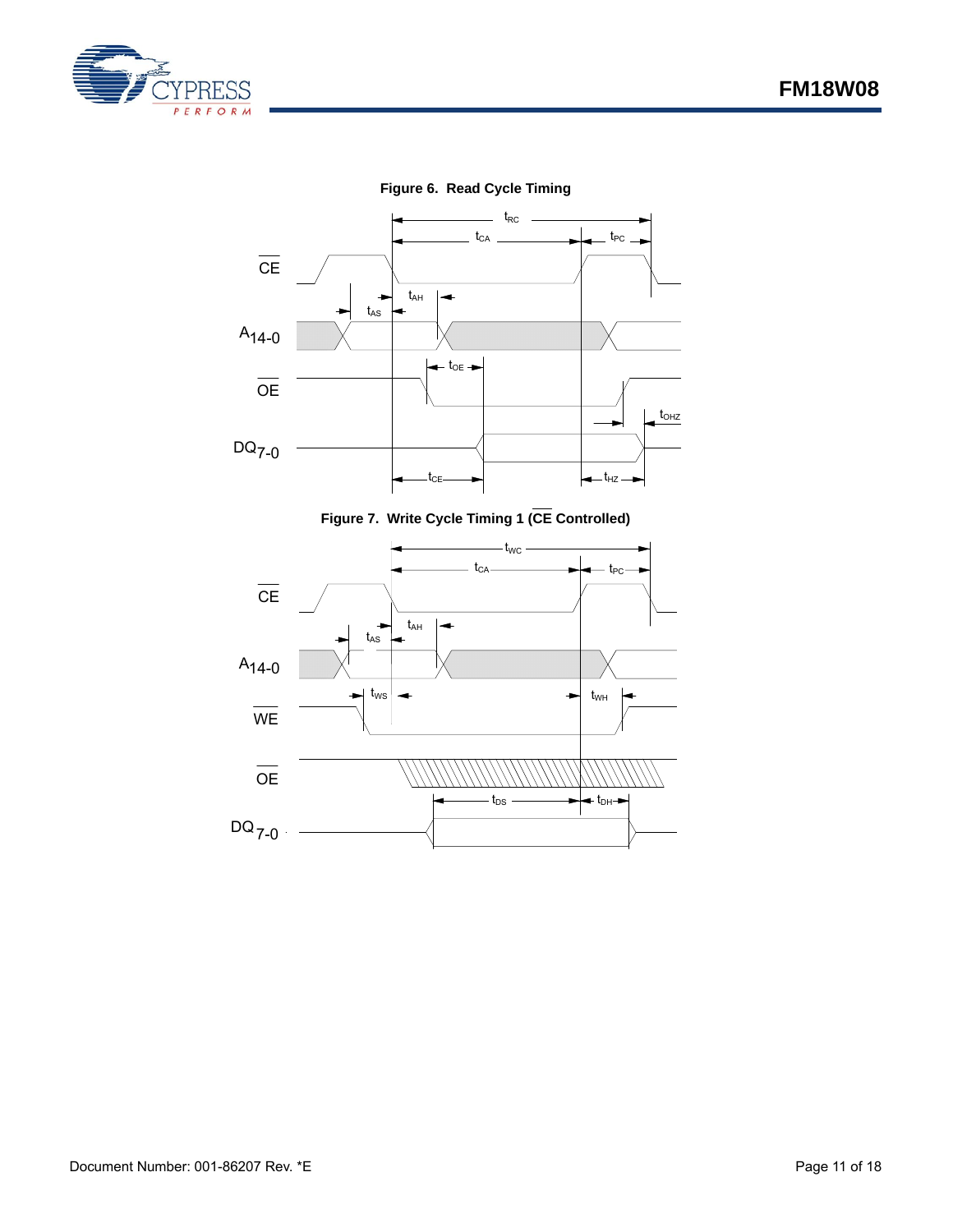

<span id="page-11-2"></span>



## **Figure 8. Write Cycle Timing 2 (WE Controlled)**

## <span id="page-11-0"></span>**Power Cycle Timing**

#### Over the [Operating Range](#page-6-2)

<span id="page-11-1"></span>

| <b>Parameter</b>      | <b>Description</b>                                             | Min | <b>Max</b> | Unit |
|-----------------------|----------------------------------------------------------------|-----|------------|------|
| lt <sub>PU</sub>      | Power-up (after $V_{DD}$ min. is reached) to first access time |     |            | ms   |
| $t_{\text{PD}}$       | Last write (WE HIGH) to power down time                        |     |            | μs   |
| $t_{VR}^{[8]}$        | $V_{DD}$ power-up ramp rate                                    | 30  |            | µs/V |
| $t_{\text{VF}}^{[8]}$ | $V_{DD}$ power-down ramp rate                                  | 30  |            | µs/V |

#### **Figure 9. Power Cycle Timing**



#### **Note**

<span id="page-11-3"></span>8. Slope measured at any point on the  $V_{DD}$  waveform.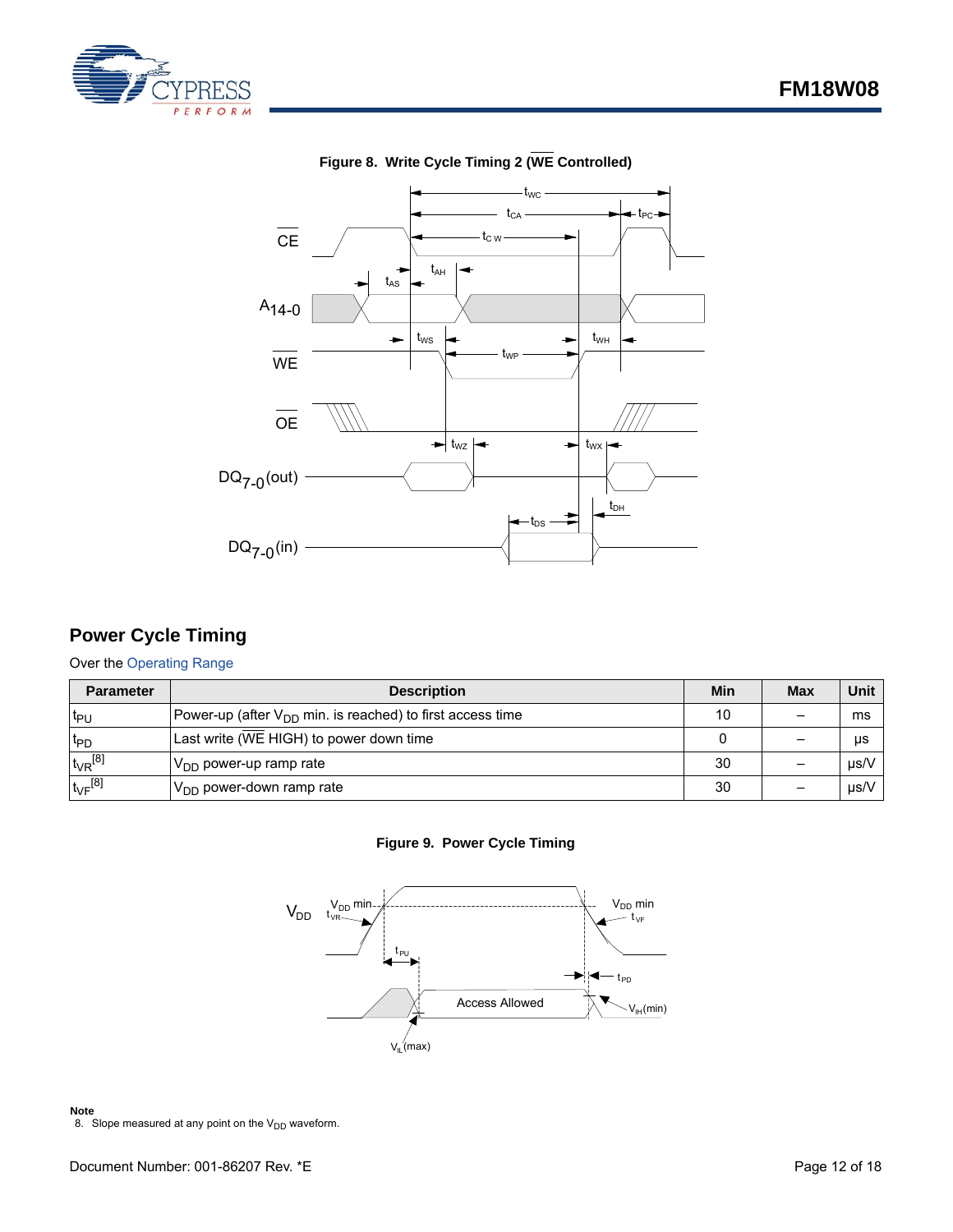

## <span id="page-12-0"></span>**Functional Truth Table**

| <b>CE</b> | <b>WE</b> | Operation <sup>[9, 10]</sup>                |
|-----------|-----------|---------------------------------------------|
|           |           | Standby/Pre-charge                          |
|           | x         | Latch Address (and begin write if WE = LOW) |
|           | н         | Read                                        |
|           |           | Write                                       |

<span id="page-12-1"></span>**Notes**<br> 9. H = Logic HIGH, L = Logic LOW, V = Valid Data, X = Don't Care, ↓ = toggle LOW, ↑ = toggle HIGH.

<span id="page-12-2"></span>10. The OE pin controls only the DQ output buffers.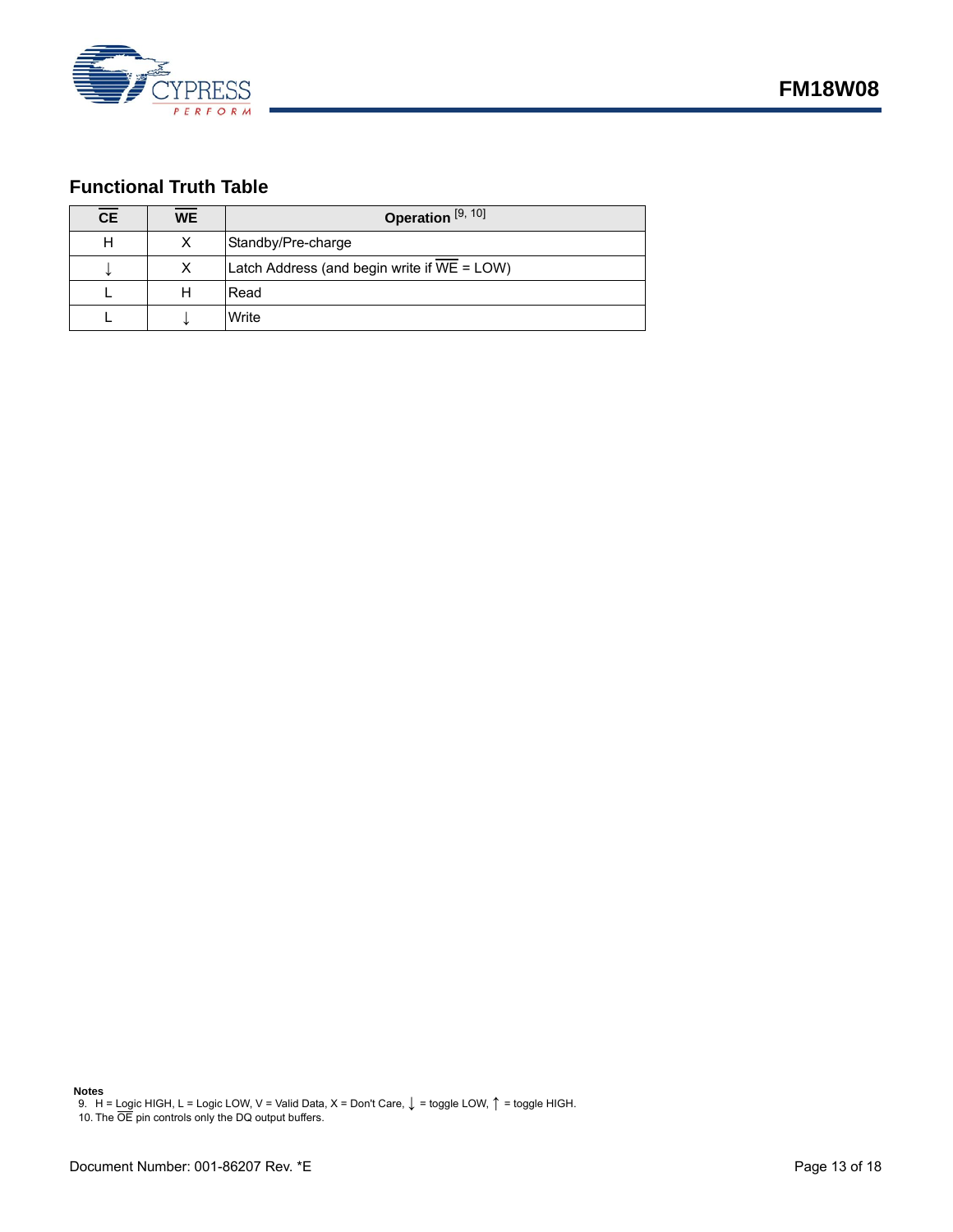

## <span id="page-13-0"></span>**Ordering Information**

| <b>Ordering Code</b> | Package<br><b>Diagram</b> | Package Type | <b>Operating</b><br>Range |
|----------------------|---------------------------|--------------|---------------------------|
| FM18W08-SG           | 51-85026                  | 28-pin SOIC  | Industrial                |
| IFM18W08-SGTR        | 51-85026                  | 28-pin SOIC  |                           |

All the above parts are Pb-free.

#### <span id="page-13-1"></span>**Ordering Code Definitions**

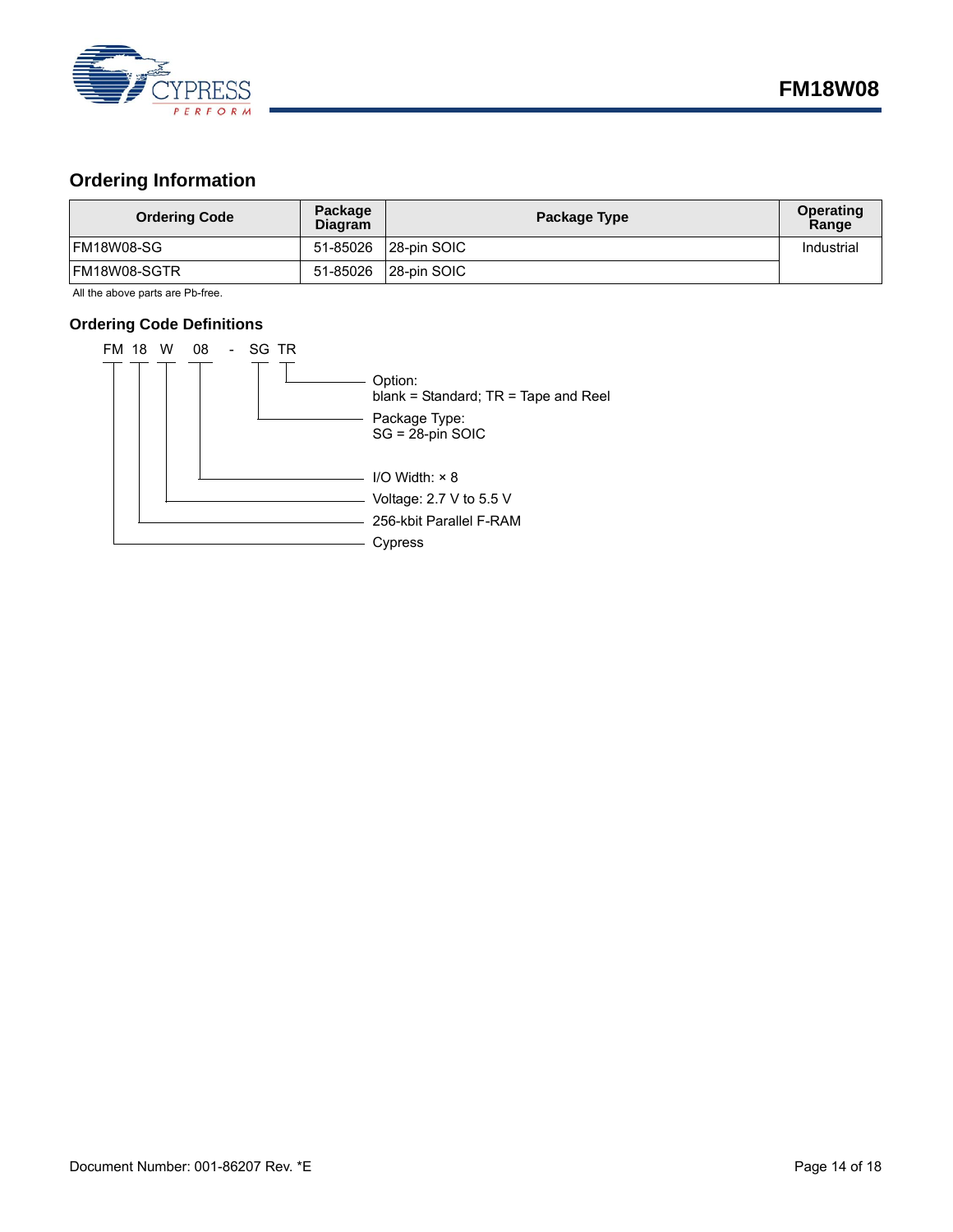

## <span id="page-14-0"></span>**Package Diagram**





NOTE:

- 1. JEDEC STD REF MO-119
- 2. BODY LENGTH DIMENSION DOES NOT INCLUDE MOLD PROTRUSION/END FLASH, BUT DOES INCLUDE MOLD MISMATCH AND ARE MEASURED AT THE MOLD PARTING LINE. MOLD PROTRUSION/END FLASH SHALL NOT EXCEED 0.010 in (0.254 mm) PER SIDE

 $MIN$ 

MAX.

3. DIMENSIONS IN INCHES

| PART#             |                |  |  |
|-------------------|----------------|--|--|
| S <sub>28</sub> 3 | STANDARD PKG.  |  |  |
| SZ283             | I FAD FRFF PKG |  |  |
| SX283             | LEAD FREE PKG  |  |  |



51-85026 \*H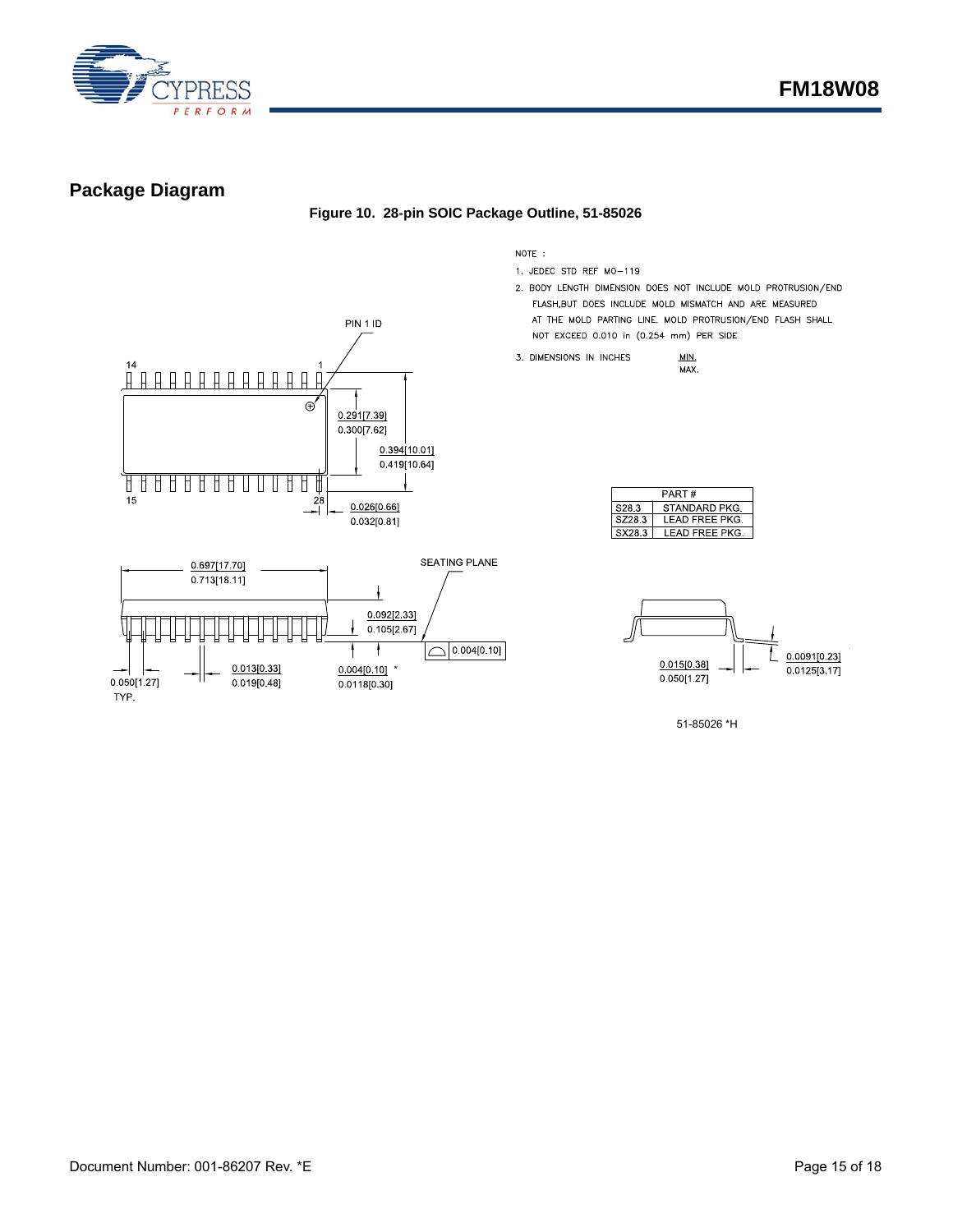

| Acronym     | <b>Description</b>                         |
|-------------|--------------------------------------------|
| CPU         | <b>Central Processing Unit</b>             |
| <b>CMOS</b> | Complementary Metal Oxide Semiconductor    |
| JEDEC       | Joint Electron Devices Engineering Council |
| JESD        | JFDFC Standards                            |
| FIA         | Electronic Industries Alliance             |
| F-RAM       | Ferroelectric Random Access Memory         |
| 1/O         | Input/Output                               |
| MCU         | Microcontroller Unit                       |
| <b>MPU</b>  | Microprocessor Unit                        |
| RoHS        | <b>Restriction of Hazardous Substances</b> |
| R/W         | Read and Write                             |
| SOIC        | Small Outline Integrated Circuit           |
| SRAM        | Static Random Access Memory                |

## <span id="page-15-0"></span>Acronyms **Document Conventions**

#### <span id="page-15-2"></span><span id="page-15-1"></span>**Units of Measure**

| <b>Symbol</b>  | <b>Unit of Measure</b> |
|----------------|------------------------|
| $\overline{C}$ | degree Celsius         |
| Hz             | hertz                  |
| kHz            | kilohertz              |
| $k\Omega$      | kilohm                 |
| <b>MHz</b>     | megahertz              |
| μA             | microampere            |
| μF             | microfarad             |
| $\mu$ S        | microsecond            |
| mA             | milliampere            |
| ms             | millisecond            |
| $M\Omega$      | megaohm                |
| ns             | nanosecond             |
| Ω              | ohm                    |
| %              | percent                |
| pF             | picofarad              |
| V              | volt                   |
| W              | watt                   |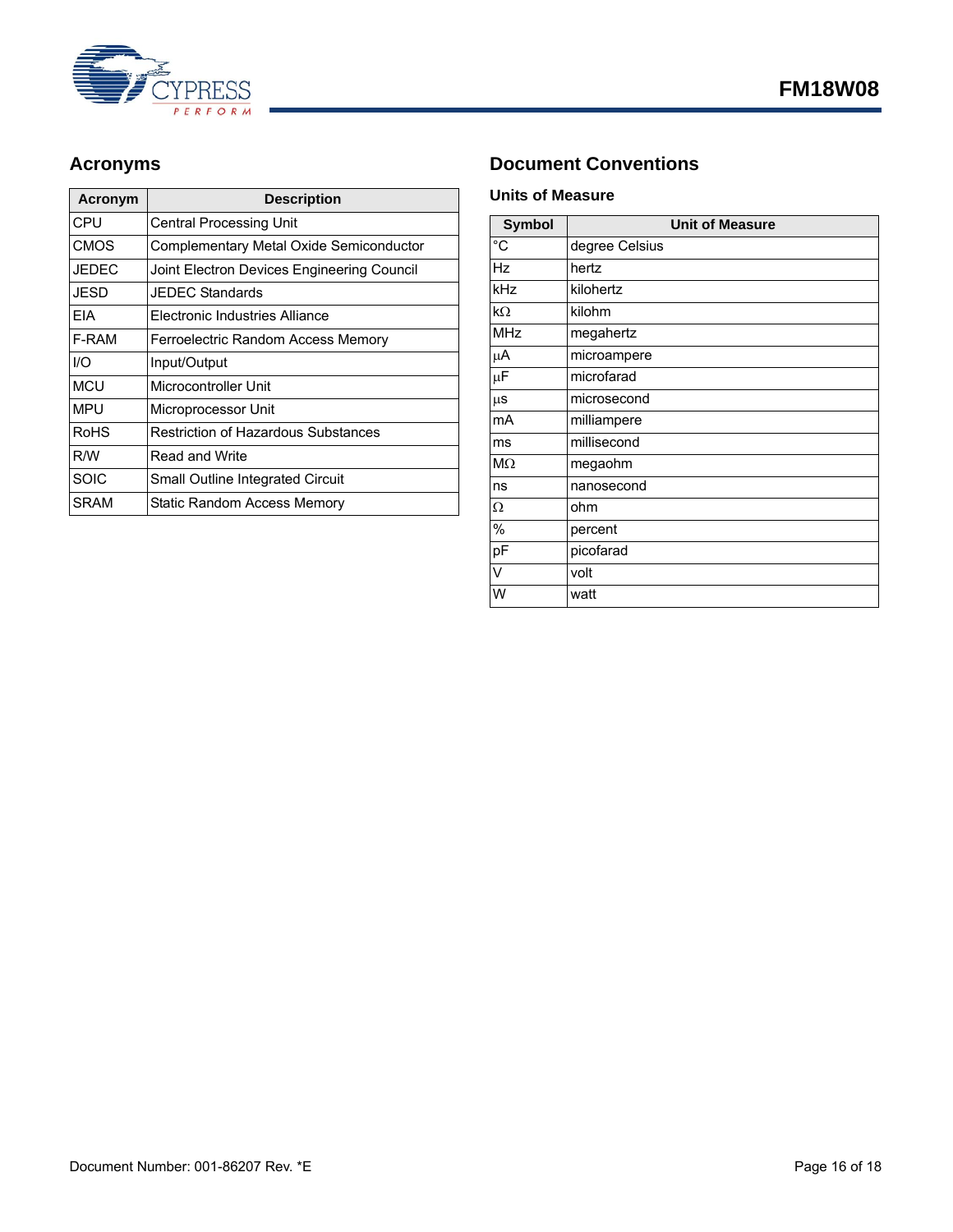

## <span id="page-16-0"></span>**Document History Page**

#### **Document Title: FM18W08, 256-Kbit (32 K × 8) Wide Voltage Bytewide F-RAM Memory Document Number: 001-86207**

| Rev.         | ECN No. | Orig. of<br>Change | <b>Submission</b><br><b>Date</b> | <b>Description of Change</b>                                                                                                                                                                                                                                                                                                                                                       |
|--------------|---------|--------------------|----------------------------------|------------------------------------------------------------------------------------------------------------------------------------------------------------------------------------------------------------------------------------------------------------------------------------------------------------------------------------------------------------------------------------|
| $***$        | 3912933 | <b>GVCH</b>        | 02/25/2013                       | New spec                                                                                                                                                                                                                                                                                                                                                                           |
| *A           | 4000965 | <b>GVCH</b>        | 05/15/2013                       | Added Appendix A - Errata for FM18W08                                                                                                                                                                                                                                                                                                                                              |
| *B           | 4045491 | <b>GVCH</b>        | 06/30/2013                       | All errata items are fixed and the errata is removed.                                                                                                                                                                                                                                                                                                                              |
| $^{\star}$ C | 4274813 | <b>GVCH</b>        | 03/10/2014                       | Converted to Cypress standard format<br>Changed datasheet status from "Preliminary to Final"<br><b>Updated Maximum Ratings table</b><br>- Removed Moisture Sensitivity Level (MSL)<br>- Added junction temperature and latch up current<br><b>Updated Data Retention and Endurance table</b><br><b>Added Thermal Resistance table</b><br>Removed Package Marking Scheme (top mark) |
| *D           | 4569028 | <b>GVCH</b>        | 11/13/2014                       | Added related documentation hyperlink in page 1.<br>Updated package diagram to most current revision.                                                                                                                                                                                                                                                                              |
| *F           | 4881950 | ZSK / PSR          | 09/04/2015                       | <b>Updated Maximum Ratings:</b><br>Removed "Maximum junction temperature".<br>Added "Maximum accumulated storage time".<br>Added "Ambient temperature with power applied".<br>Updated to new template.                                                                                                                                                                             |